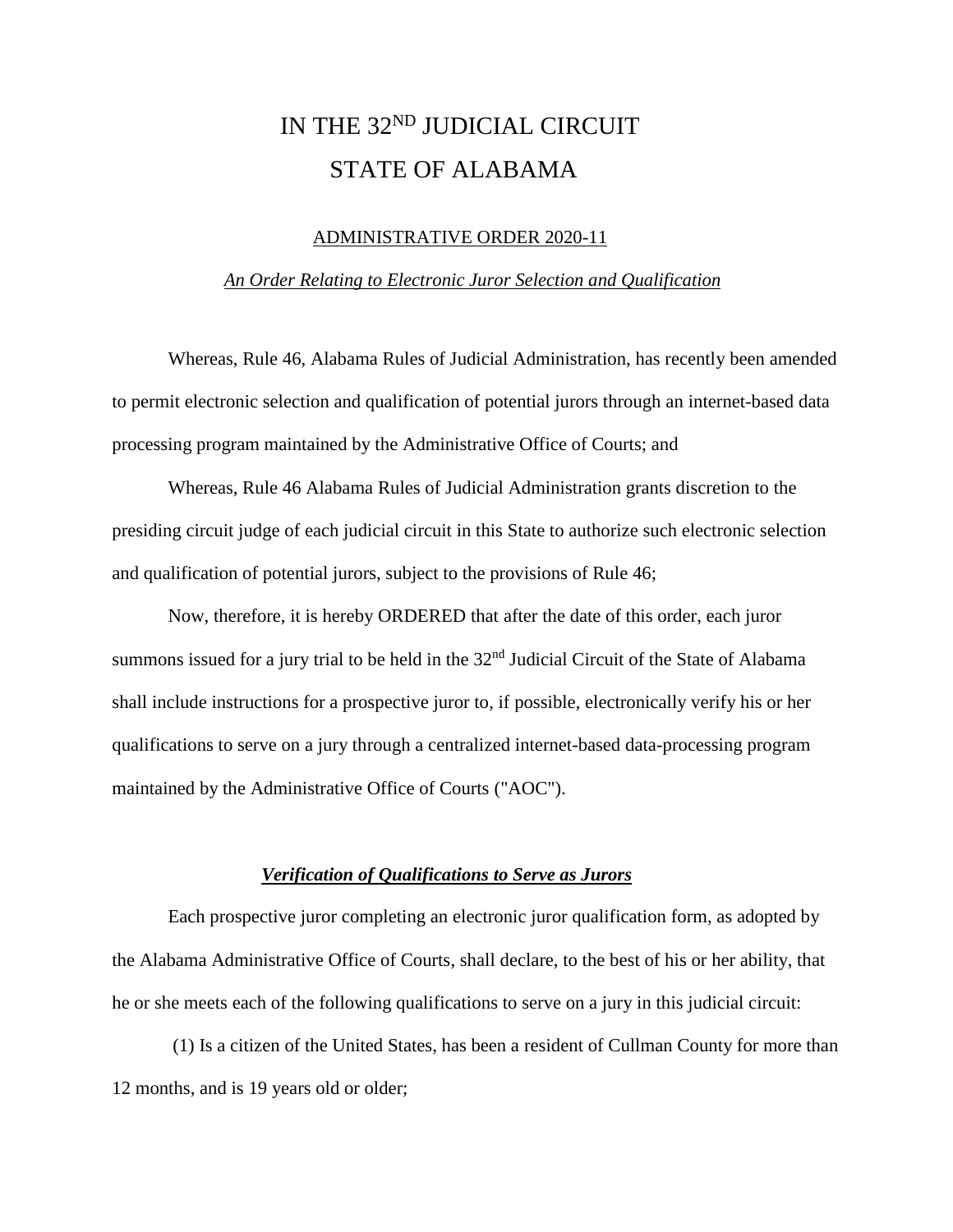(2) Is able to read, speak, understand, and follow instructions given by a judge in the English language;

(3) Is capable by reason of physical and mental ability to render satisfactory jury service and is not afflicted with any permanent disease or physical weakness whereby the prospective juror is unfit to discharge the duties of a juror even with reasonable accommodation;

(4) Has not lost the right to vote by conviction for any offense involving moral turpitude; and

(5) Does not display any signs and symptoms associated with diseases known to be transmitted through respiration;

## *Sworn Verification of Qualifications Required*

It is further ORDERED that, upon the completion of an electronic form showing his or her qualifications to serve on a jury, each prospective juror shall be required to affirm or disaffirm the following oath:

# **"Do you solemnly swear (or affirm) that you have well and truly answered all questions propounded to you touching on your qualifications as a juror, so help you God?"**

A prospective juror that affirms the required oath shall indicate his or her affirmation of the oath by electronically signing his or her name to the oath and returning it according to the instructions provided. The electronic signature contained on the electronic juror qualification form adopted by AOC shall constitute a sworn acknowledgment by the individual who is electronically signing the form as to the truth of the declarations contained therein. The receipt and acceptance of a qualified prospective juror's affirmation of the above oath by the clerk of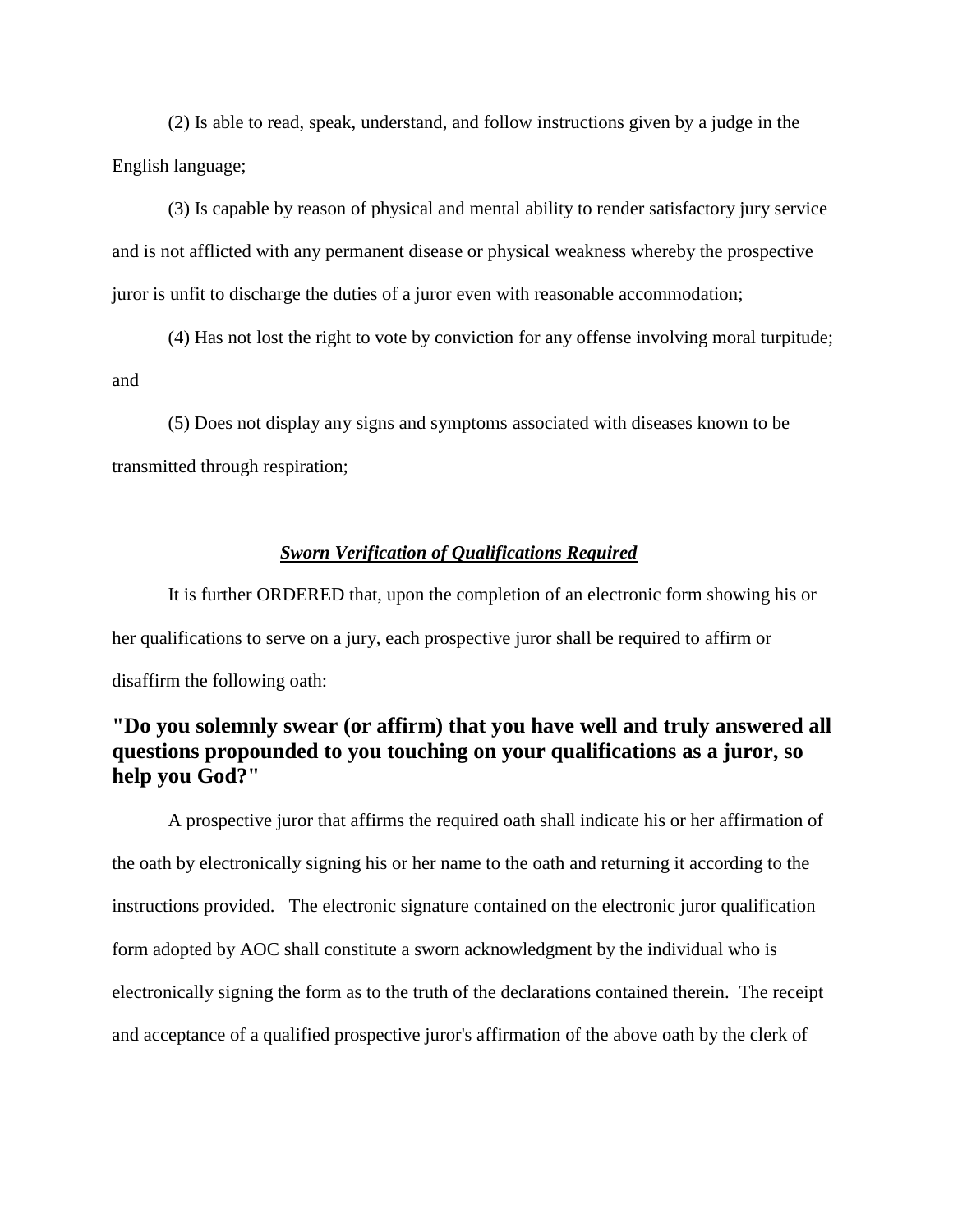court or a circuit court judge sitting in this judicial circuit shall be deemed an acknowledgment of the prospective juror's affirmation of the oath.

## *Electronic Signature Authorized.*

The electronic signature of a prospective juror shall conform to the requirements of Rule 30(G) of the Alabama Rules of Judicial Administration or as otherwise authorized by the rules or statues adopted in this State for the use of electronic signatures.

# *Qualification of Prospective Jurors.*

The receipt and acceptance of a prospective juror's affirmation of the oath by the clerk of court or by a circuit judge sitting in this judicial circuit shall be deemed an acknowledgment of the prospective juror's affirmation of the oath. However, even if an affirmation of the oath has been received electronically prior to the day prospective jurors are instructed to appear for court, a judge shall orally question prospective jurors regarding their qualifications to serve as jurors in this juridical circuit before *voir dire* begins to ensure that all prospective jurors continue to meet the minimum requirements to serve.

### *Disqualification of Prospective Juror*.

If a prospective juror completing an electronic juror qualification form does not meet the minimum qualifications for serving as a juror or disaffirms the oath, the clerk or the court shall notify the prospective juror that he or she is not qualified to serve on a jury and/or inform the prospective juror that his or her service is not required.